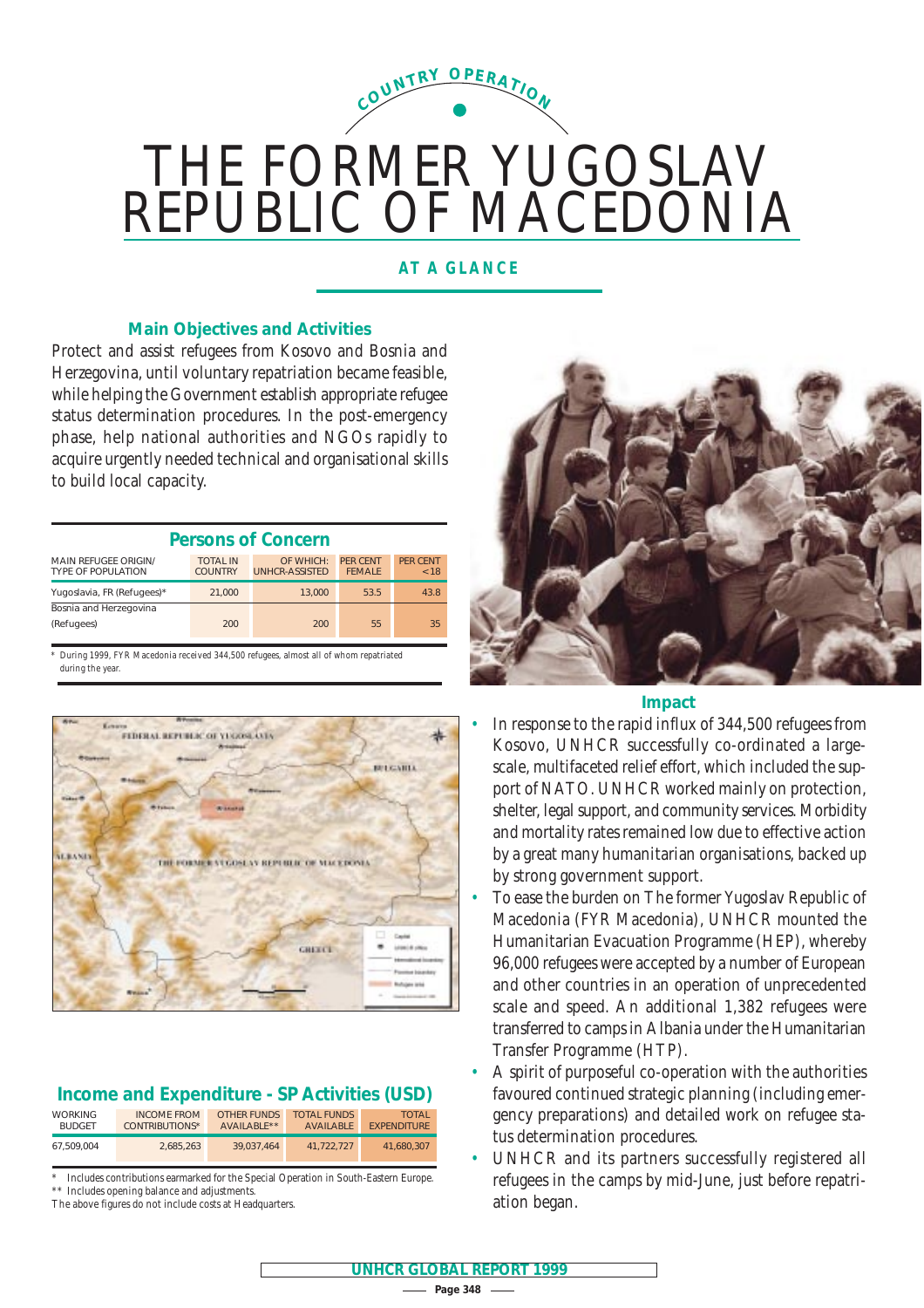#### **WORKING ENVIRONMENT**

#### **The Context**

FYR Macedonia had received a first wave of refugees from Kosovo in 1998. In late March, following the launch of the NATO air campaign against the Federal Republic of Yugoslavia (Yugoslavia), refugees began to pour into the country. The Government had long been concerned about the possible de-stabilising effect of a large-scale influx. The FYR Macedonian Government generally admitted refugees until 30-31 March, when it slowed down entry processing at the Blace border. Subsequent arrivals were bottled up in a field at Blace on the FYR Macedonian side of the border until 4 April, when the Government's concerns were allayed by a promise of rapid help with the provision of shelter, combined with the evacuation of a number of refugees to third countries. UNHCR insisted on the need for the border to remain open. Within nine weeks, the country received 344,500 refugees. Of the refugees, 150,000 (over 40 per cent) stayed with host families, and another 100,000 were accommodated in camps. Others took advantage of HEP or HTP.

In the post-emergency phase, following large-scale repatriation to Kosovo in June and July, UNHCR in Skopje provided logistical support for the reception and onward delivery of relief items needed inside Kosovo, and gave support to organised repatriation of vulnerable refugees and other groups in transit through the country. A total of 223,000 refugees repatriated to Kosovo from FYR Macedonia. Following large-scale repatriation, UNHCR continued to assist some 2,500 refugees who moved from the temporary camps to nine collective centres throughout the country, as well as some 10,400 refugees accommodated by host families. Of those receiving UNHCR assistance, some 2,100 (mainly Roma refugees) were thought to be new arrivals who entered FYR Macedonia after September 1999. In addition, an estimated 8,000 undocumented Serb, Roma and Albanian refugees from Kosovo remained in the country. In September, the Government decided to allow refugees to remain until March 2000 (enjoying temporary protection) and urged all relevant organisations to speedily create the conditions which would permit their safe return thereafter. (In March 2000, the Government decided to prolong temporary protection until 28 June 2000.)

## **Constraints**

The massive influx of ethnic Albanians from Kosovo caught UNHCR and the humanitarian community off guard. It raised Government concerns that FYR Macedonia's delicate inter-ethnic balance would be affected and the country de-stabilised. The country made the opening of its borders conditional upon burden-sharing arrangements, including humanitarian evacuation to third countries. In addition, the marked preference shown for NATO and bilateral action sometimes made it difficult for UNHCR to discharge its customary co-ordination function during refugee emergencies. However, intensive co-ordination and capacity building initiatives ultimately proved effective to strengthen humanitarian co-ordination.

### **ACHIEVEMENTS AND IMPACT**

#### **Protection and Solutions**

UNHCR urged the Government to adopt an internationally sanctioned legal framework for asylum and statelessness. This resulted in the Government granting 'Temporary Humanitarian Assisted Person' status to refugees from Kosovo. The Office also facilitated voluntary repatriation to Bosnia and Herzegovina of some 300 refugees remaining in the country. In response to the influx from Kosovo, protection efforts focused on ensuring the Government's adherence to principles of asylum and non-refoulement; ensuring registration of refugees in camps; and facilitating HEP and the regional burden-sharing HTP initiative.

UNHCR and its partners successfully registered all refugees in the camps by mid-June under the Kosovar Refugee Registration Project. Follow-up checks were made for refugees remaining in camps or with host families. Refugees in camps and collective centres received UNHCR refugee identity cards. UNHCR also processed data for over 30,000 host families who benefited from a financial compensation scheme. Registration data facilitated the issuance of refugee documentation, the provision of humanitarian assistance, repatriation, family tracing and overall planning. Camp security was an issue during the early days of the emergency with unfortunate incidents of mob violence, two cases of abduction (investigated by UNHCR and the Ministry of Interior), beatings, etc. Entry and exit controls were introduced to improve the situation, but several ineligible people nevertheless found unauthorised ways to enter the camps. The problem was compounded by the large numbers seeking to enter the camps purely to become eligible for HEP. With the arrival of a camp security contingent (composed of FYR Macedonian police and four

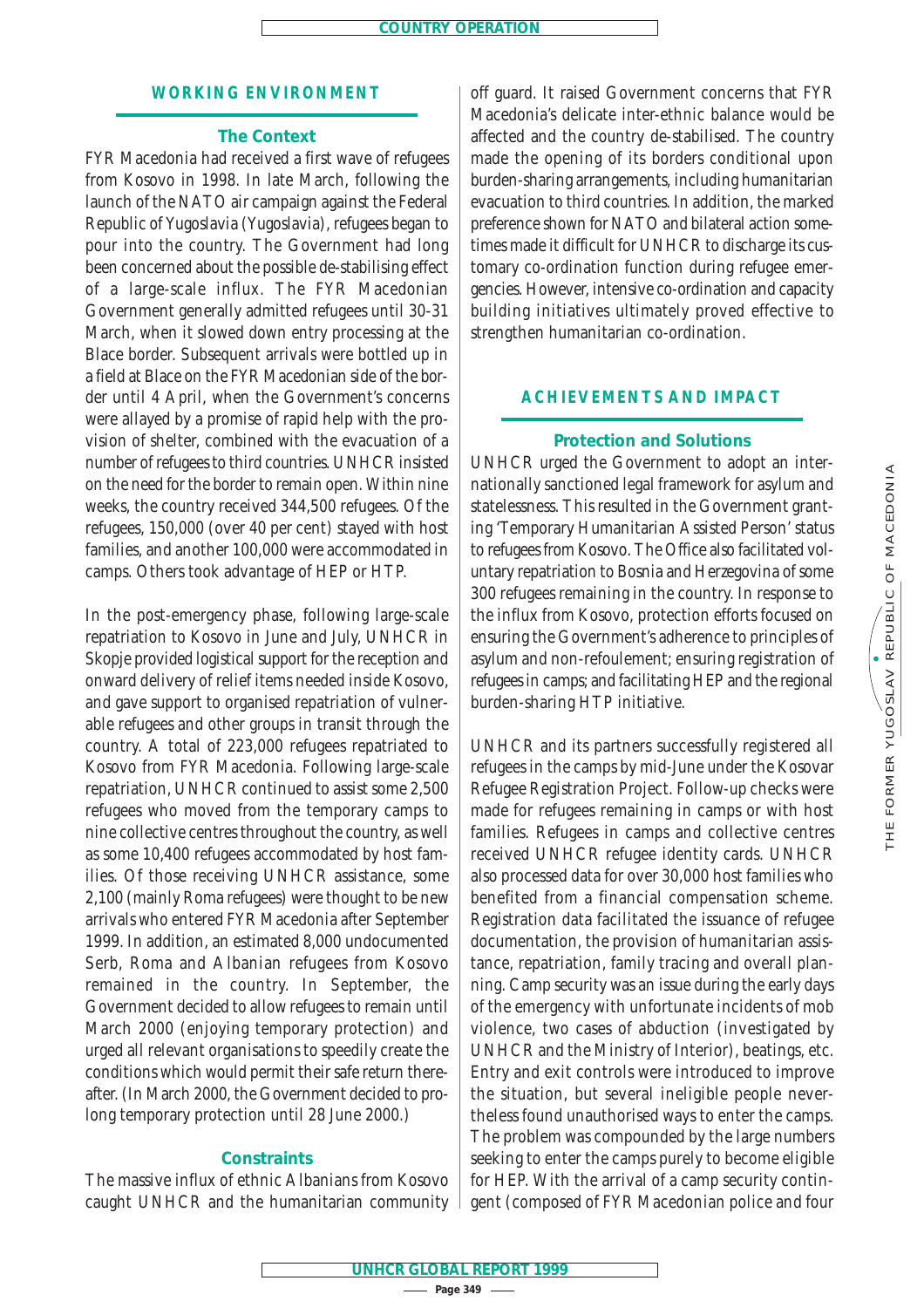police officers from Sweden) the situation improved. As soon as refugees began to repatriate spontaneously in mid-June, a series of 'go-and-see' visits to Kosovo were organised. Efforts were then redoubled to ensure prompt admission, registration, and documentation of newly arrived ethnic non-Albanians from Kosovo and southern Serbia.

## **Activities and Assistance**

*Community Services*: UNHCR's activities in camps focused on the organisation of camp life, health and hygiene education and psychosocial activities for women and the vulnerable. Activities for children and adolescents were developed to mitigate the negative effects of war-related trauma and the disruption to normal family life caused by displacement. UNHCR made efforts in the post-emergency phase to shift the focus of community services from camps and collective centres to host communities where refugees would have more contact with local communities and become less dependent on outside support.

*Domestic Needs/Household Support:* Blankets, mattresses, sleeping bags, plastic sheets, jerry cans, buckets and hygiene kits, procured both locally and internationally, were given to refugees in the camps, to some 2,500 refugees in collective centres and to all new arrivals at the border. Assistance was given to refugees who moved from camps to host families, as well as more than 5,000 refugees who repatriated to Kosovo. Kitchen sets were mainly distributed in the camps.

*Education:* UNICEF played the lead role in education, covering education in camps and in some collective centres. Refugee children in host families and those residing in some centres were allowed to attend local schools.

*Food:* Basic and complementary food was purchased by UNHCR and distributed to refugees during the early phase of the emergency. At a later stage, sufficient food was made available by WFP, through the FYR Macedonian Red Cross (MRC) and the International Federation of the Red Cross and Red Crescent Societies (IFRC), to refugees both in camps and host families. They who also received complementary food from various NGOs funded bilaterally.

*Health/Nutrition:* The health and nutritional status of the refugees was closely monitored. UNHCR coordinated efforts to ensure that refugees were given access to health care facilities. There were no major epidemics in the camps and the general nutritional status of refugees was satisfactory. Medical screening was undertaken to identify refugees needing medical evacuation for treatment outside the country. A total of 3,980 refugees were registered by IOM; of these 1,032 were evacuated to 26 countries for medical treatment.

*Legal Assistance:* This took the form of activities to hasten: the promotion and implementation of a national legal framework for asylum and statelessness; implementation of the HEP; registration and the issuance of UNHCR cards to each refugee; and repatriation.

*Operational Support (to Agencies):* UNHCR funded the costs of operational support incurred by implementing partners. These included: salaries; auditor's fees; office rental, supplies, equipment and utilities; travelling expenses and fuel etc.; and other overheads as defined by UNHCR guidelines. The services of seven UNVs who worked during and after the emergency were also covered. Conference rooms were rented directly for co-ordination and inter-agency meetings.

*Sanitation and Water:* Sanitation and water-related activities in the nine refugee camps involved water supply, latrine construction and sewage disposal. Facilities were built in all camps as fast as possible, to improve sanitary conditions and prevent the spread of diseases. Water and sanitation systems were overhauled in all collective centres that took in refugees when they left the camps.

*Shelter/Other Infrastructure:* Despite the generous support of host families, nine tented camps/transit centres were erected with overall capacity for 100,000 refugees. Later, nine collective centres were identified and rehabilitated for the some 2,500 refugees remaining over the winter period. Rehabilitation was one of the priorities in the post-emergency phase, with special attention paid to environmental protection. UNHCR and various agencies assisted host families to better insulate their dwellings against the harsh winter weather. This sometimes involved structural repairs. Stoves and heating fuel were given to 450 Albanian, Roma and Serbian host families.

*Transport/Logistics:* UNHCR worked with its operational partners to deliver relief items to about 100,000 refugees in nine camps. In the post-emergency phase, logistics support continued for some 2,500 refugees.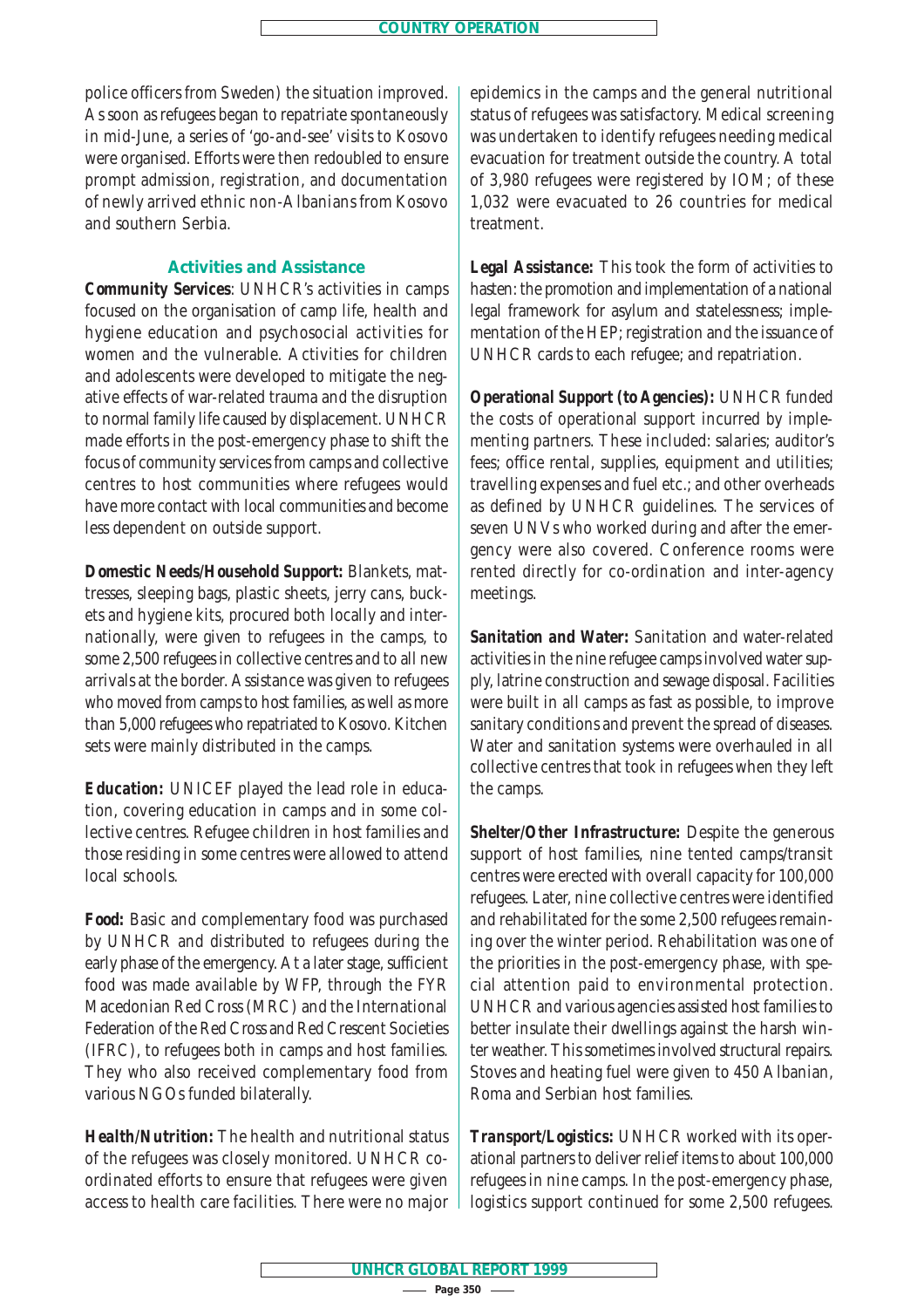In addition, UNHCR as lead agency provided logistics support to NGO partners, including customs clearance, and extended its support to the humanitarian operation in Kosovo.

## **ORGANISATION AND IMPLEMENTATION**

#### **Management**

UNHCR's initially small office in Skopje grew rapidly to assume regional co-ordination functions during the Kosovo emergency. It was later reclassified as a Branch Office, headed by a Representative. Over 156 international staff were sent on mission and 100 national staff were hired during the emergency (on a temporary basis). By December, the number had levelled off at 72, consisting of 21 international plus 51 national staff.

#### **Working with Others**

UNHCR worked closely with several UN sister agencies, particularly WFP, WHO, and UNICEF. During the emergency, staff seconded from the Office of the Coordinator for Humanitarian Affairs (OCHA) worked out of the UNHCR office in order to speed up co-ordination. Over 200 international NGOs were operating in the country during the emergency, most funded bilaterally. UNHCR organised regular information-sharing and sector co-ordination meetings throughout the period, particularly for its 29 operational partners (20 international and nine national NGOs and Government ministries). In an effort to ensure stricter adherence to the basic principles of refugee law, UNHCR sought to encourage the government to work more closely with European Union institutions and the Stability Pact initiative for South-Eastern Europe. This aim was pursued through a series of meetings with local authorities, heads of international agencies and visiting delegations from key European institutions, such as the OSCE and the Council of Europe.

## **OVERALL ASSESSMENT**

UNHCR succeeded in ensuring that the refugees' needs for protection and assistance were met, despite their numbers and the Government's initial reluctance to let them in. In the autumn, UNHCR commissioned *The Kosovo refugee crisis: An independent evaluation of UNHCR's emergency preparedness and response*, and carried out an internal review of its response to the Kosovo crisis, in the hope of identifying ways to improve its emergency preparedness and response mechanisms in future. In early 2000, the findings were presented to UNHCR's Standing Committee.

#### **Offices**

Skopje Kumanovo (opened in April 1999) Tetovo (opened in April 1999)

#### **Partners**

**Government Agencies** Ministry of Health Ministry of Internal Affairs Ministry of Labour and Social Policy Ministry of Urban Planning and Construction

#### **NGOs**

Action Against Hunger American Refugee Committee *Arbeiter Samariter Bund* Care Australia Catholic Relief Services *Centro Regionale d'Intervento per la Cooperazione* Danish Refugee Council HELP International Catholic Migration Commission International Center for Migration Policy Development IFCR International Medical Corps International Rescue Committee *Intersos* Italian Consortium for Solidarity Macedonia Press Center Macedonian Center for International Cooperation Macedonian Red Cross Mercy Corps International Norwegian Refugee Council Oxfam Public Enterprise "*Drisla*" Public Enterprise for Postal Service "*Makedonska Posta"*

#### **Other**

International Organisation for Migration United Nations Volunteers